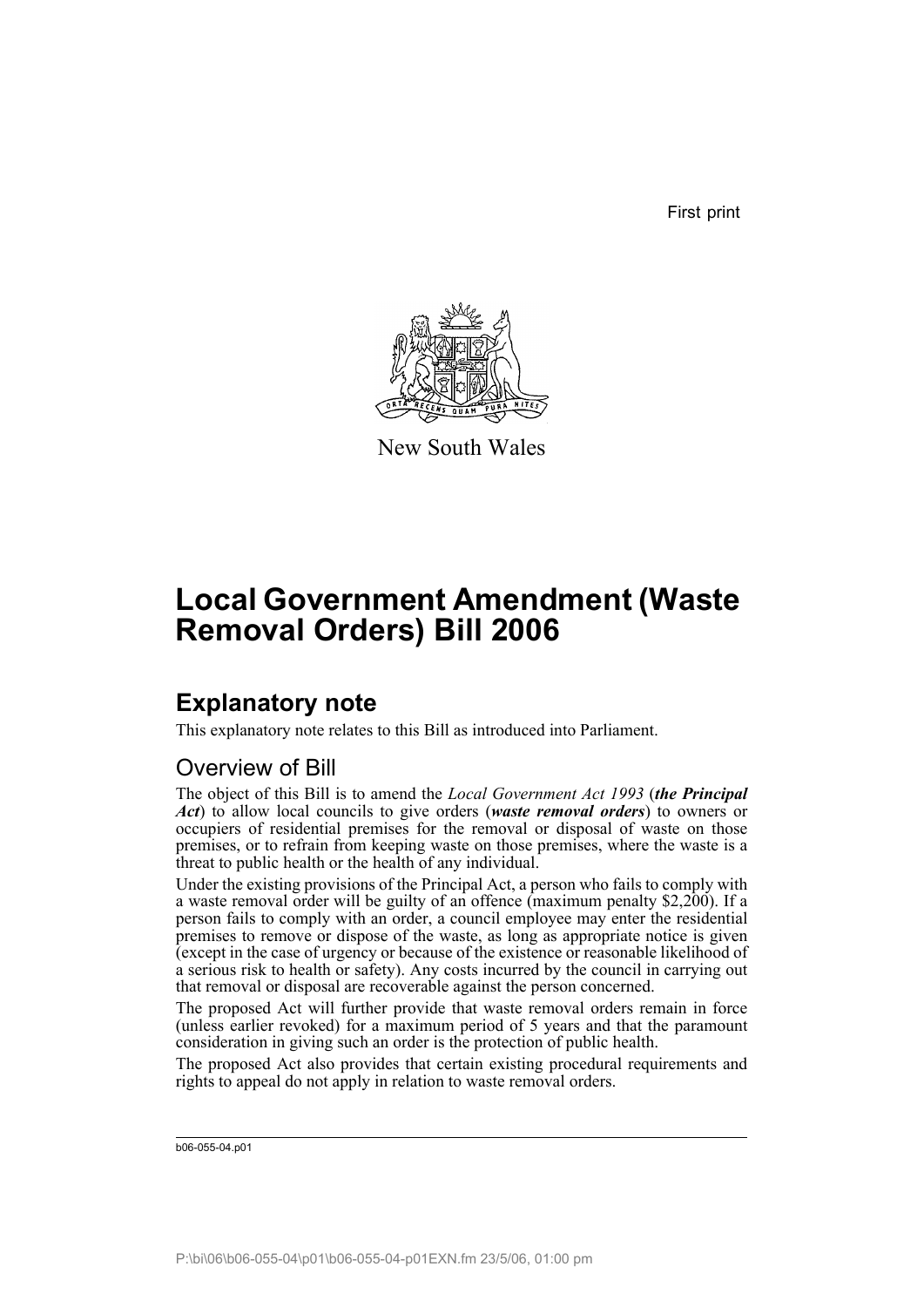Explanatory note

#### Outline of provisions

**Clause 1** sets out the name (also called the short title) of the proposed Act.

**Clause 2** provides for the commencement of the proposed Act on the date of assent.

**Clause 3** is a formal provision that gives effect to the amendments to the *Local Government Act 1993* set out in Schedule 1.

**Clause 4** provides for the repeal of the proposed Act after all the amendments made by the proposed Act have commenced. Once the amendments have commenced the proposed Act will be spent and section 30 of the *Interpretation Act 1987* provides that the repeal of an amending Act does not affect the amendments made by that Act.

#### **Schedule 1 Amendments**

**Schedule 1 [1]** amends the Table to section 124 of the Principal Act to make provision for a waste removal order in the terms as described in the above Overview. Such an order may be given when the relevant waste is, in the opinion of an environmental health officer (within the meaning of the *Public Health Act 1991*), causing or is likely to cause a threat to public health or the health of any individual.

**Schedule 1 [2]** inserts proposed section 128A (Orders about removal or keeping of waste) in the Principal Act to provide that a waste removal order will remain in force (unless earlier revoked) for a maximum period of 5 years and that the paramount consideration in giving such an order is the protection of public health.

**Schedule 1 [3]** amends section 129 (Circumstances in which compliance with this Division is required) of the Principal Act to provide that certain procedural requirements in relation to the giving of orders under that Act (including the giving of prior notice and the making and hearing of representations) will not apply to waste removal orders. However, if an order will or is likely to have the effect of making a resident homeless, the council must consider whether the resident is able to arrange satisfactory alternative accommodation.

**Schedule 1 [5]** amends section 142 (Orders affecting heritage items) of the Principal Act to provide that a council is not required to consider the impact on items of heritage significance when giving a waste removal order in an emergency.

**Schedule 1 [6]** amends section 143 (Combined orders) of the Principal Act to provide that a waste removal order cannot be included with another order in the same instrument.

**Schedule 1 [7]** amends section 159 (Preparation of draft local policy for orders) of the Principal Act to provide that a local council is not required to prepare a draft local orders policy in relation to waste removal orders.

**Schedule 1 [8] and [9]** provide that certain appeal rights will not apply to waste removal orders (including appeals to the Land and Environment Court). **Schedule 1 [4]** makes a consequential amendment.

Explanatory note page 2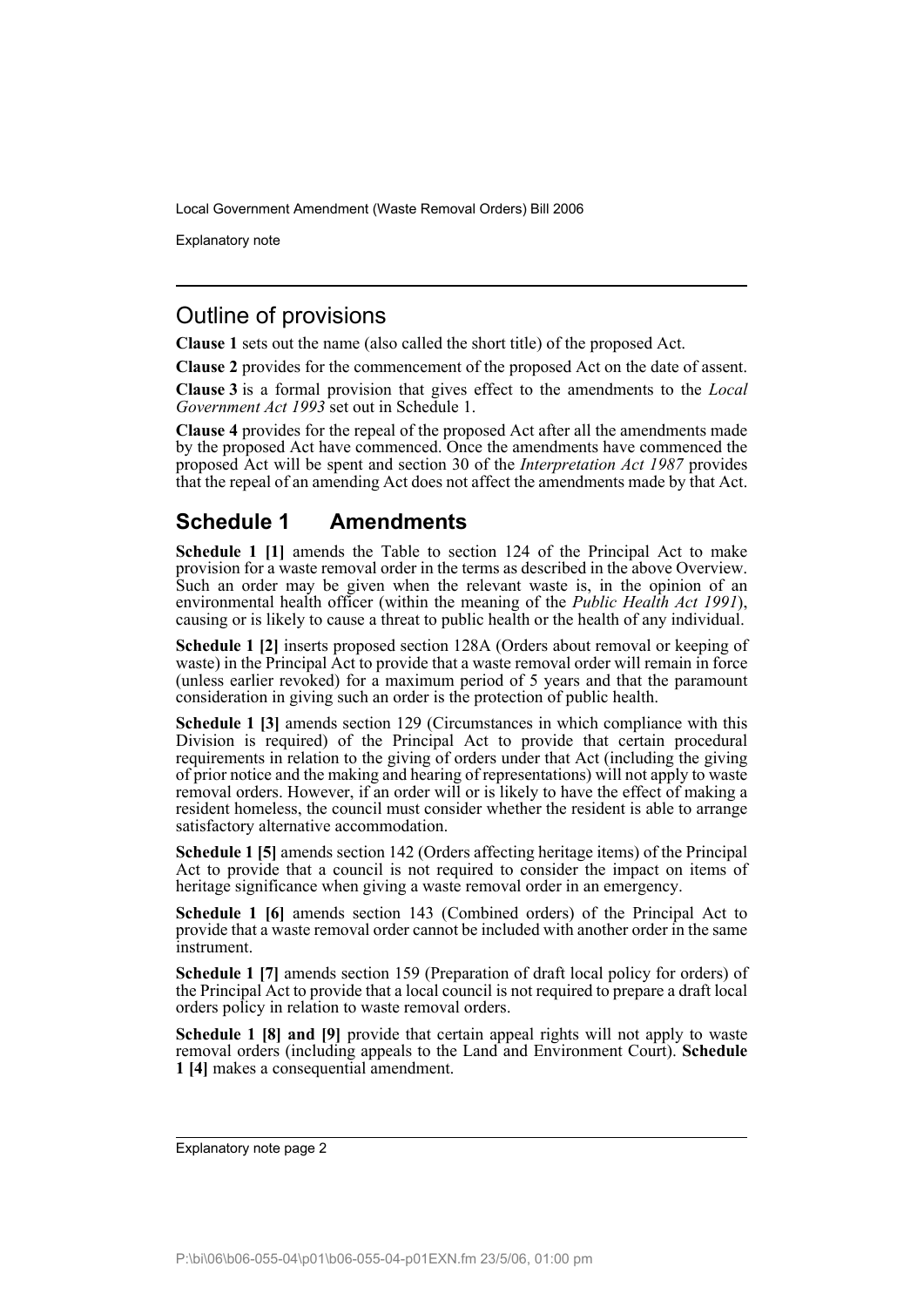Explanatory note

**Schedule 1 [10]** enables savings and transitional regulations to be made as a consequence of the proposed Act.

Explanatory note page 3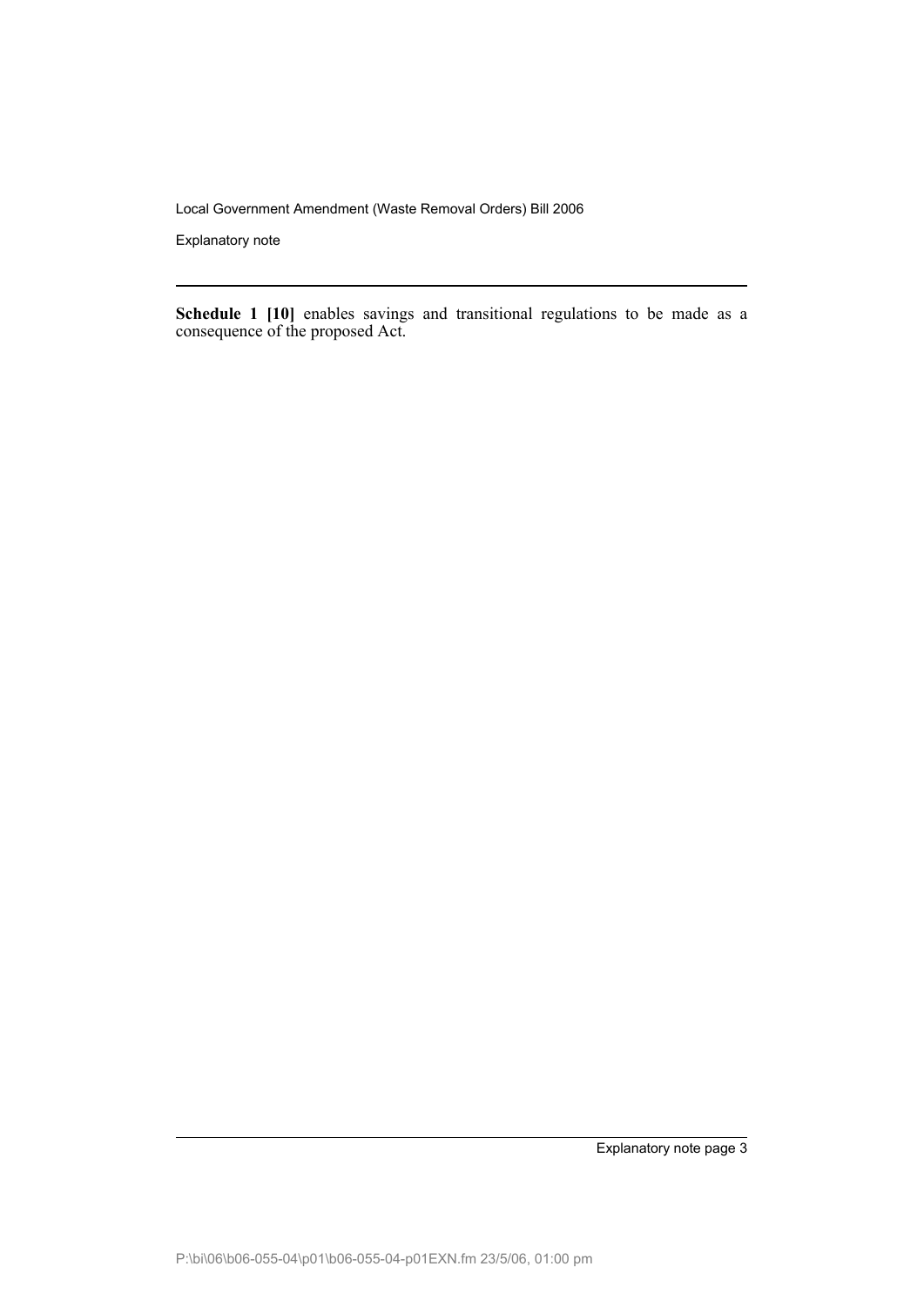Explanatory note

Explanatory note page 4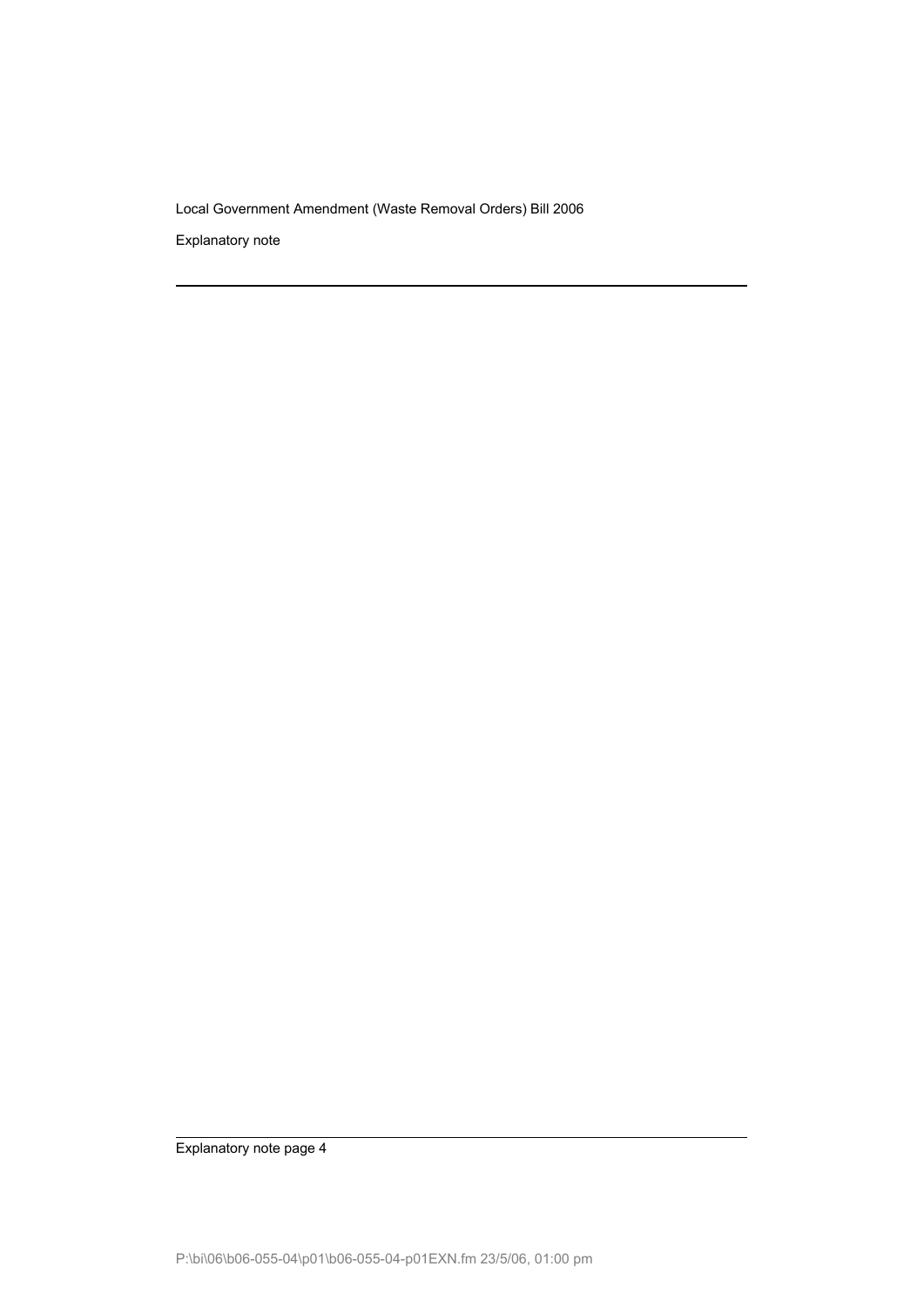First print



New South Wales

## **Local Government Amendment (Waste Removal Orders) Bill 2006**

### **Contents**

|                                              | Page          |
|----------------------------------------------|---------------|
| Name of Act                                  |               |
| Commencement                                 |               |
| Amendment of Local Government Act 1993 No 30 | $\mathcal{D}$ |
| Repeal of Act                                | 2             |
| Schedule 1 Amendments                        | 3             |
|                                              |               |

b06-055-04.p01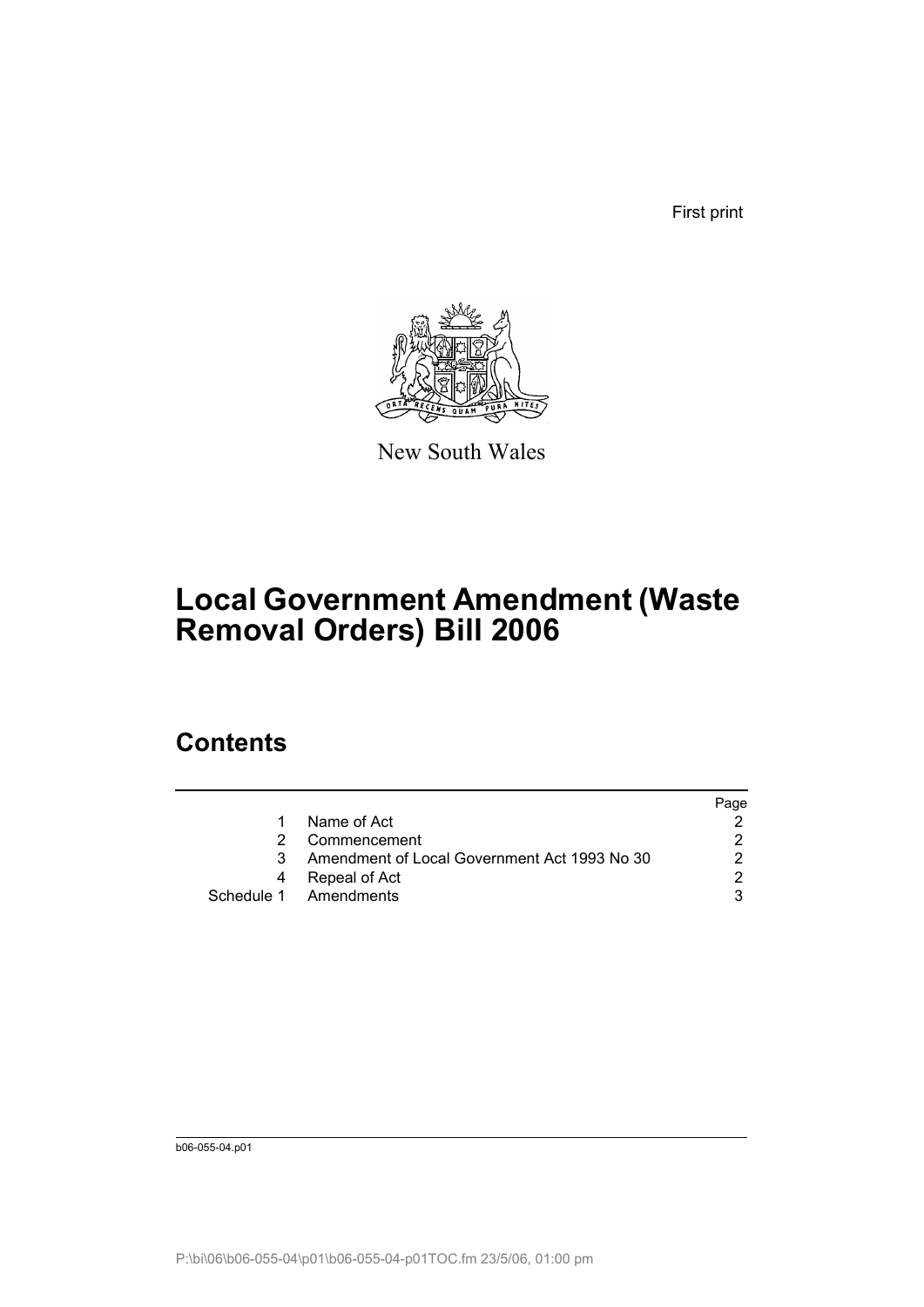Contents

Page

Contents page 2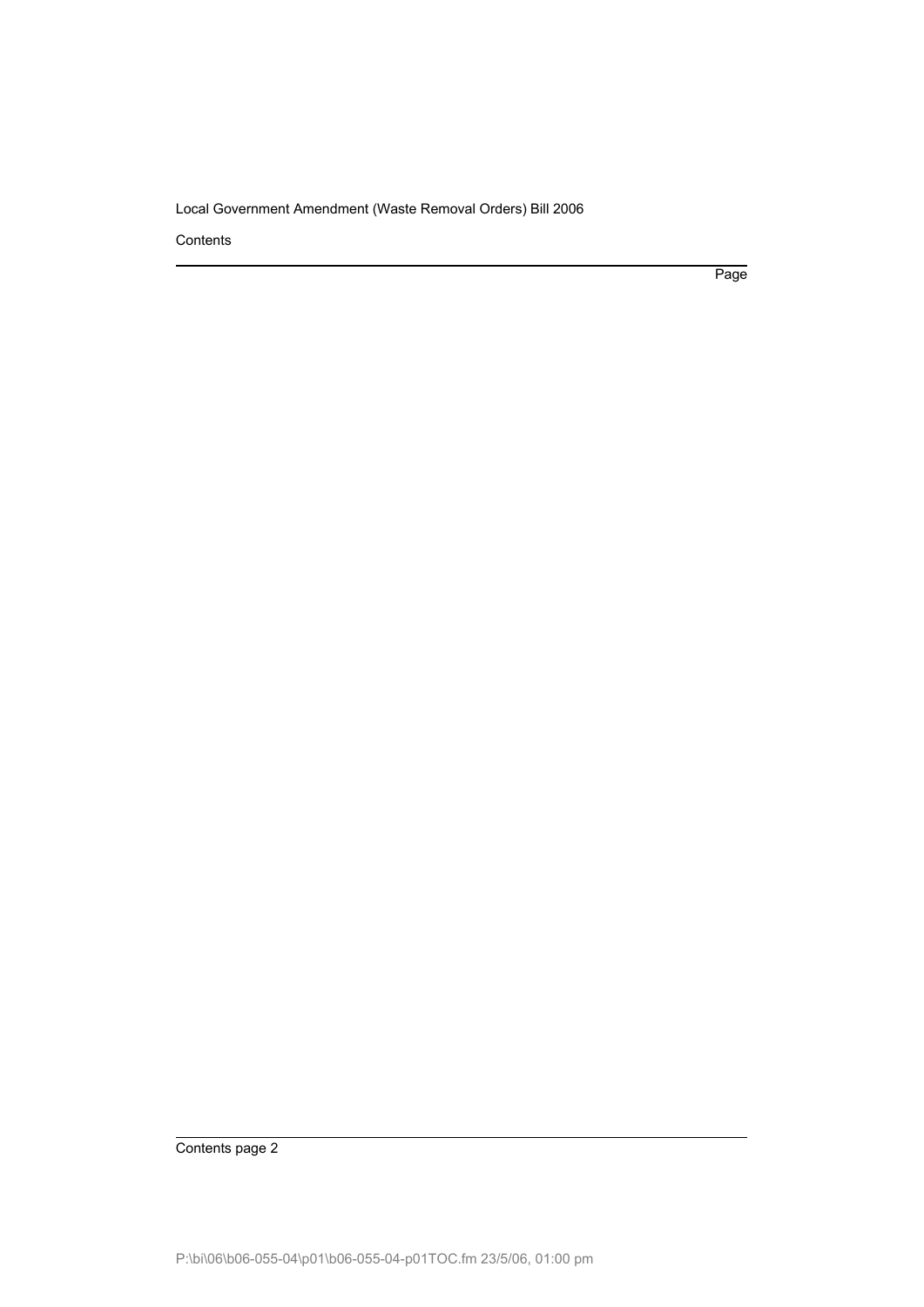

New South Wales

# **Local Government Amendment (Waste Removal Orders) Bill 2006**

No , 2006

#### **A Bill for**

An Act to amend the *Local Government Act 1993* with respect to the removal of waste from residential premises.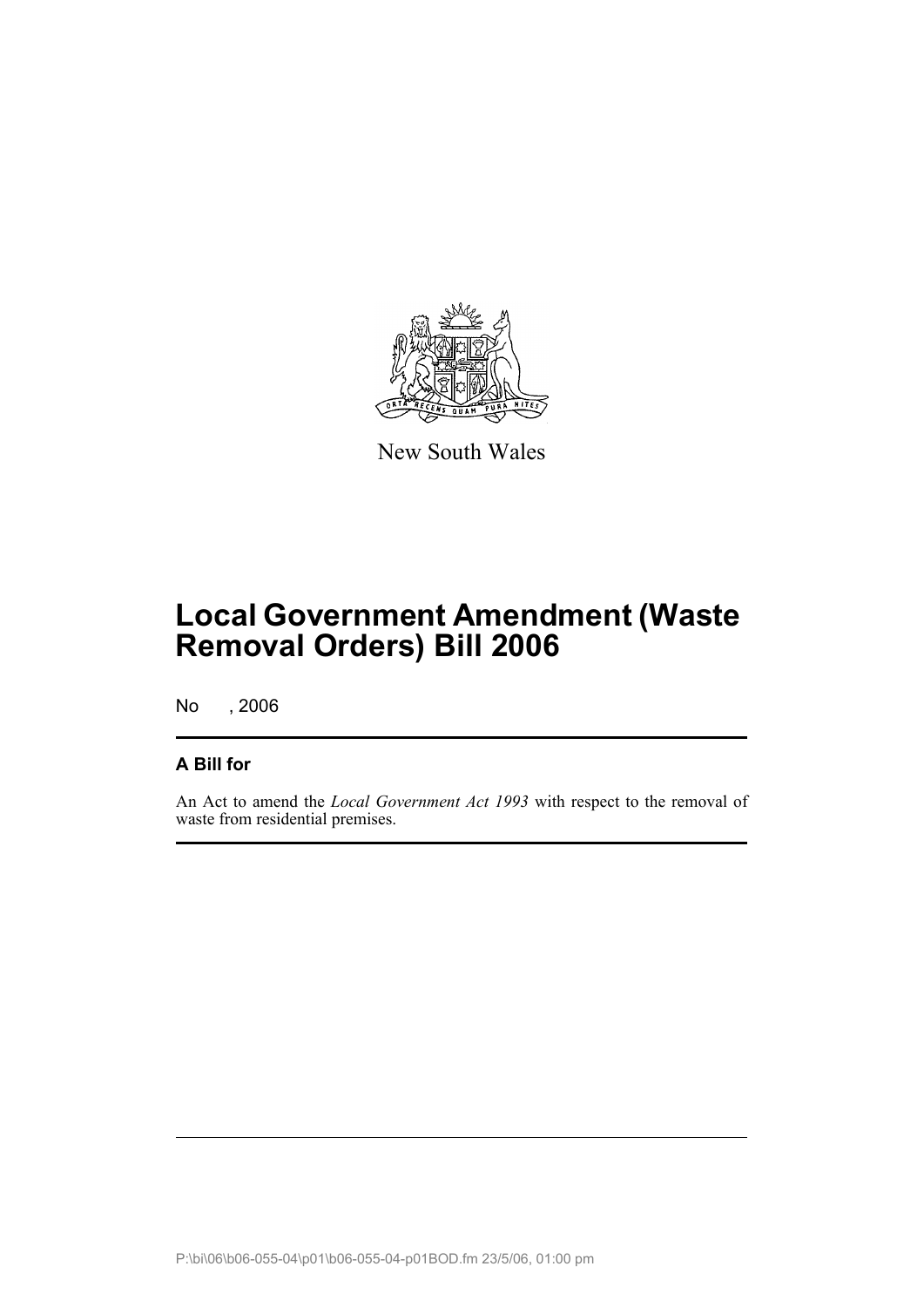<span id="page-7-3"></span><span id="page-7-2"></span><span id="page-7-1"></span><span id="page-7-0"></span>

|              |     | The Legislature of New South Wales enacts:                                                                                                                | 1                   |
|--------------|-----|-----------------------------------------------------------------------------------------------------------------------------------------------------------|---------------------|
| 1            |     | Name of Act                                                                                                                                               | 2                   |
|              |     | This Act is the <i>Local Government Amendment (Waste Removal Orders)</i><br>Act 2006.                                                                     | 3<br>$\overline{4}$ |
| $\mathbf{2}$ |     | <b>Commencement</b>                                                                                                                                       | 5                   |
|              |     | This Act commences on the date of assent.                                                                                                                 | 6                   |
| 3            |     | <b>Amendment of Local Government Act 1993 No 30</b>                                                                                                       | $\overline{7}$      |
|              |     | The <i>Local Government Act 1993</i> is amended as set out in Schedule 1.                                                                                 | 8                   |
| 4            |     | <b>Repeal of Act</b>                                                                                                                                      | 9                   |
|              | (1) | This Act is repealed on the day following the day on which this Act<br>commences.                                                                         | 10<br>11            |
|              | (2) | The repeal of this Act does not, because of the operation of section 30<br>of the <i>Interpretation Act 1987</i> , affect any amendment made by this Act. | 12<br>13            |
|              |     |                                                                                                                                                           |                     |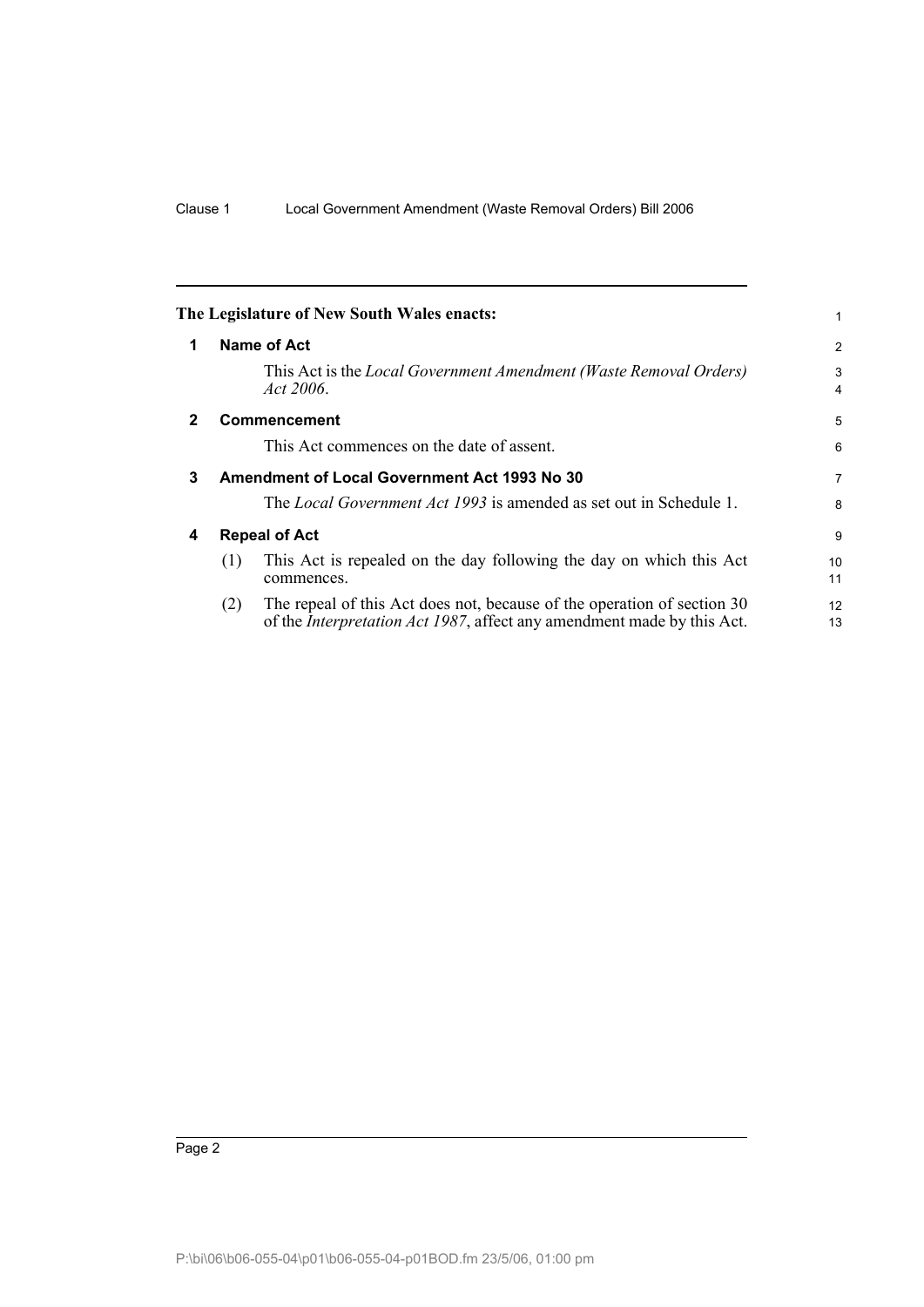Amendments Schedule 1

<span id="page-8-0"></span>

| Schedule 1<br><b>Amendments</b> |                                                                               |     |                                                                                                                | $\mathbf{1}$ |                                                                                                                                                                                                                                                                                         |                                                                                                                                      |                |
|---------------------------------|-------------------------------------------------------------------------------|-----|----------------------------------------------------------------------------------------------------------------|--------------|-----------------------------------------------------------------------------------------------------------------------------------------------------------------------------------------------------------------------------------------------------------------------------------------|--------------------------------------------------------------------------------------------------------------------------------------|----------------|
|                                 |                                                                               |     |                                                                                                                |              |                                                                                                                                                                                                                                                                                         | (Section 3)                                                                                                                          | 2              |
| [1]                             |                                                                               |     | <b>Section 124 Orders</b>                                                                                      |              |                                                                                                                                                                                                                                                                                         |                                                                                                                                      | 3              |
|                                 | Insert after order No 22 in the Table to the section:                         |     |                                                                                                                |              |                                                                                                                                                                                                                                                                                         |                                                                                                                                      | 4              |
|                                 | 22A                                                                           |     | To remove or<br>dispose of waste<br>that is on any<br>or to refrain from<br>keeping waste on<br>those premises |              | The waste is, in the opinion Owner or occupier of the<br>of an environmental health premises<br>officer (within the meaning<br>residential premises of the Public Health Act<br>1991), causing or is likely<br>to cause a threat to public<br>health or the health of any<br>individual |                                                                                                                                      |                |
| [2]                             | <b>Section 128A</b>                                                           |     |                                                                                                                |              |                                                                                                                                                                                                                                                                                         |                                                                                                                                      | 5              |
|                                 | Insert after section 128:<br>128A<br>Orders about removal or keeping of waste |     |                                                                                                                |              |                                                                                                                                                                                                                                                                                         | 6                                                                                                                                    |                |
|                                 |                                                                               |     |                                                                                                                |              |                                                                                                                                                                                                                                                                                         | $\overline{7}$                                                                                                                       |                |
|                                 |                                                                               | (1) |                                                                                                                |              | the end of the period of 5 years after it is given.                                                                                                                                                                                                                                     | An order in terms of order No 22A in the Table to section 124<br>ceases to have effect, unless earlier revoked under section 153, at | 8<br>9<br>10   |
|                                 |                                                                               | (2) |                                                                                                                |              | giving any such order.                                                                                                                                                                                                                                                                  | The protection of public health is the paramount consideration in                                                                    | 11<br>12       |
| [3]                             | required                                                                      |     |                                                                                                                |              | Section 129 Circumstances in which compliance with this Division is                                                                                                                                                                                                                     |                                                                                                                                      | 13<br>14       |
|                                 |                                                                               |     | Insert after section 129 $(2)$ $(a)$ :                                                                         |              |                                                                                                                                                                                                                                                                                         |                                                                                                                                      | 15             |
|                                 |                                                                               |     | (a1)                                                                                                           |              | require compliance with section 131A), or                                                                                                                                                                                                                                               | an order in terms of order No 22A in the Table to section<br>124 (except to the extent that this section would otherwise             | 16<br>17<br>18 |
| [4]                             |                                                                               |     |                                                                                                                |              | Section 138 Notice of right to appeal against order                                                                                                                                                                                                                                     |                                                                                                                                      | 19             |
|                                 | Insert at the end of the section:                                             |     |                                                                                                                |              |                                                                                                                                                                                                                                                                                         | 20                                                                                                                                   |                |
|                                 |                                                                               | (2) |                                                                                                                |              | Table to section 124.                                                                                                                                                                                                                                                                   | This section does not apply in relation to order No 22A in the                                                                       | 21<br>22       |